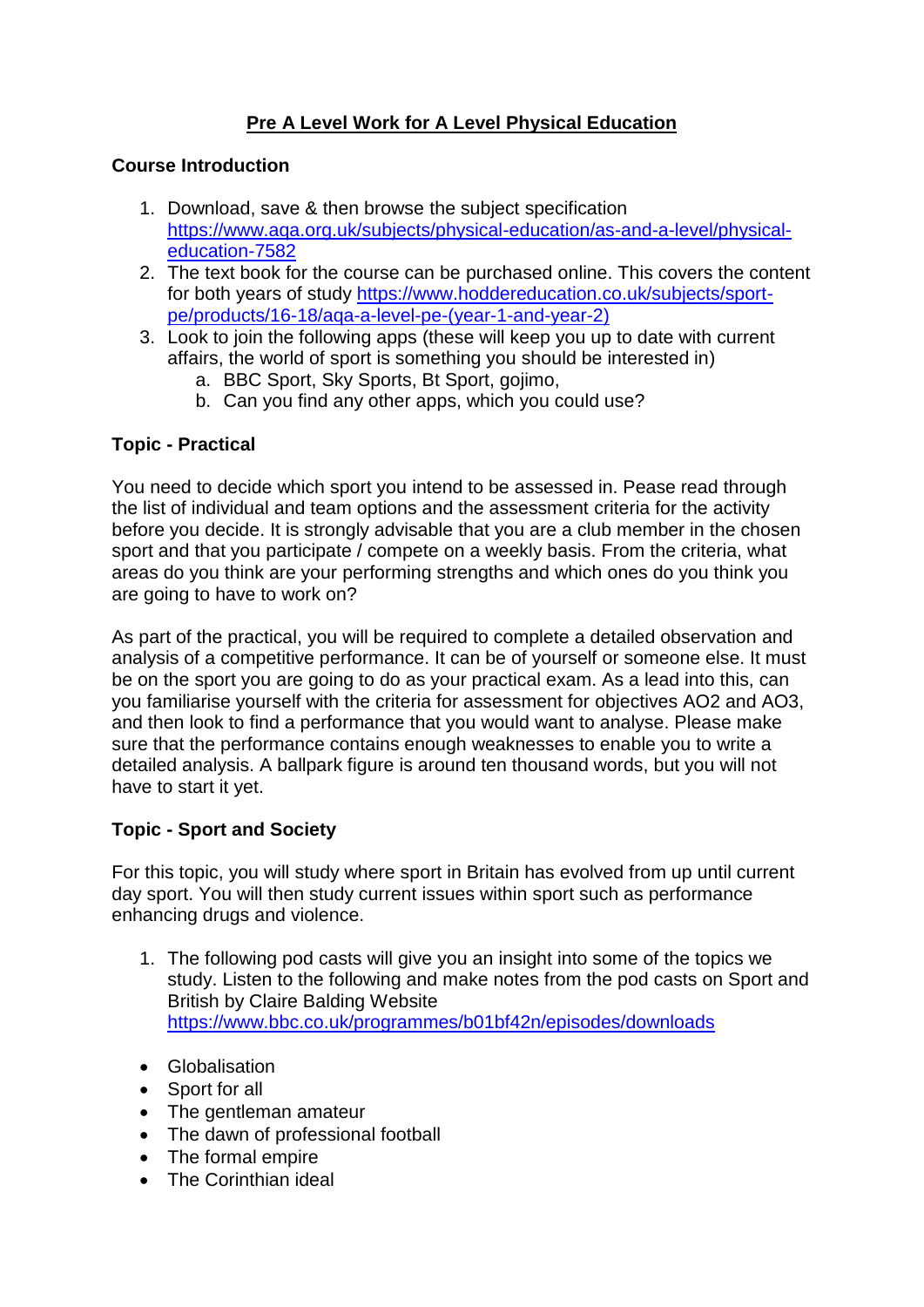- The rise of Olympism
- 2. Watch the London 2012 Opening ceremony on you tube. Watch from minute 12 up until minute 26. Observe, listen to the commentator and make notes on how Britain and sport changed from pre industrialisation to present day sport. Look specifically at the following things:
	- a. The land and area e.g. Rural
	- b. Transport
	- c. Communication, e.g. news
	- d. Sport and activities and how they have changed
	- e. Buildings
	- f. Clothing

#### **Topic – Sport Psychology**

The first topic we study first is personality

Please research and make a PowerPoint presentation on the topic of personality

It should include:

- Definitions
- Theories trait theory, social learning approach, and the interactionist perspective
- Add practical sporting examples to show how the theories work
- Add any articles or clips that explain the topic well, or how it is used in sport

## **Topic – Applied Anatomy and Physiology**

For this topic, you will develop knowledge and understanding of the changes within the body systems prior to exercise, during exercise of differing intensities and during recovery. You will be able to interpret data and graphs relating to changes within the musculoskeletal, cardio-respiratory and neuro-muscular systems and the use of energy systems during different types of physical activity and sport, and the recovery process.

Many of the topics within this section have been covered at GCSE level and so you will have a good baseline understanding. However there are new topics that you could research during this free period of time. I have put together a short list that will help you make a good start to the course. If you do not want to commit to purchasing the text book at this time, use the internet to help you learn

- What is the conduction system and how does it initiate your heart beat?
- How to chemoreceptors, baroreceptors and proprioceptors regulate (a) heart rate at rest and during exercise?
- Investigate the impact of smoking on your respiratory system and health
- Did you know that the nervous system and muscular system combine to conduct skeletal muscle contraction; what are the neurological events that result in muscles contracting?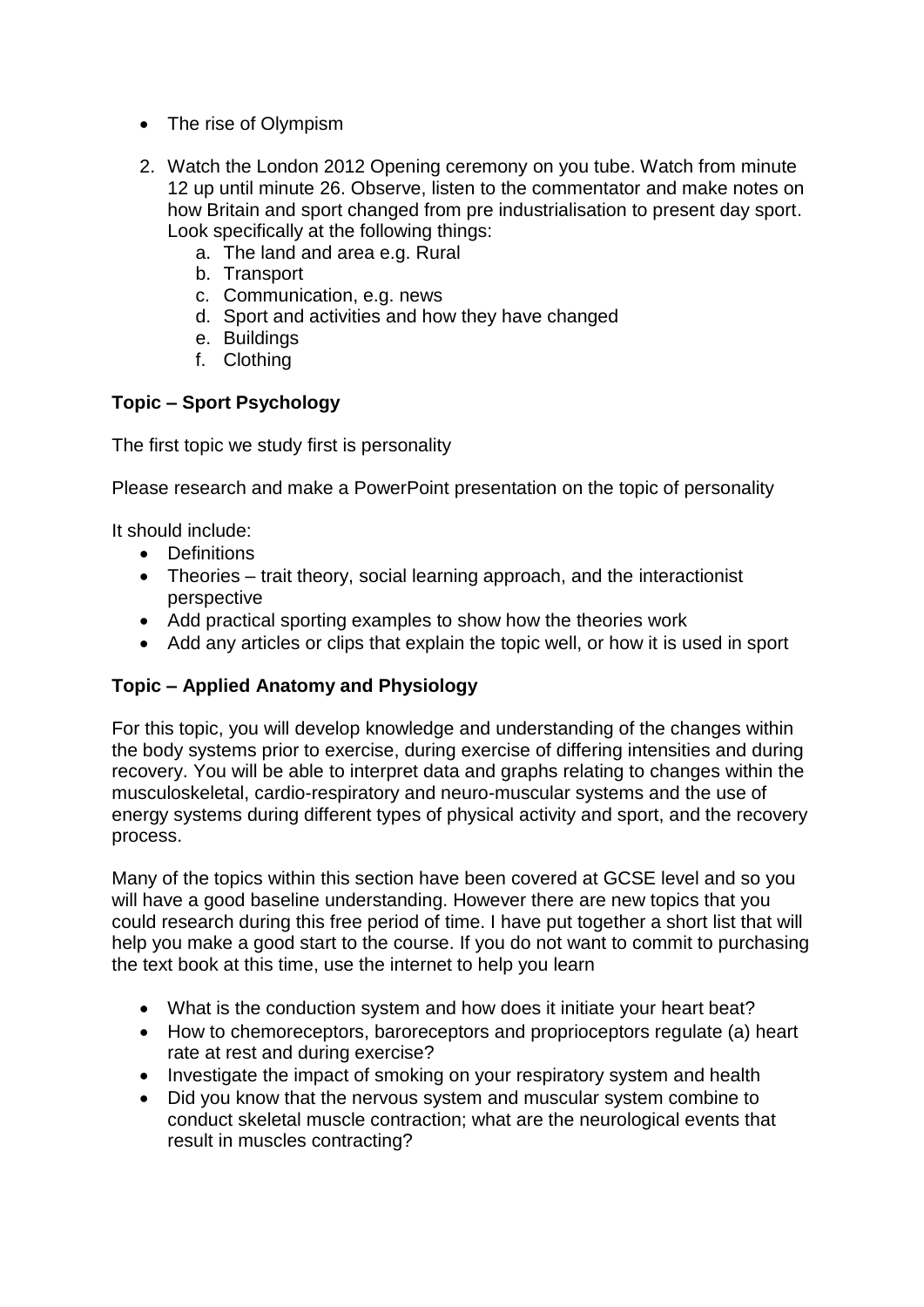- Can you perform a movement analysis for a press up? Use the following terms in your explanation to describe the upwards and downwards phases; isotonic, isometric, agonist, antagonist, eccentric, concentric, flexion, extension
- Read about the 3 energy systems; ATP-PC, Anaerobic Glycolytic System and Aerobic System. Explain when they are predominantly used in sport and identify the advantages and disadvantages of each system. Which is the best energy system and why?

## **Topic - Skill acquisition**

The first topic will be Classification of Skills.

Decide what you think makes a skilful performance.

[http://www.youtube.com/watch?feature=player\\_detailpage&v=AwCbG4I0QyA](http://www.youtube.com/watch?feature=player_detailpage&v=AwCbG4I0QyA) (Barbarians try v New Zealand )

[http://www.youtube.com/watch?v=MJVAYrk22tU&feature=player\\_detailpage](http://www.youtube.com/watch?v=MJVAYrk22tU&feature=player_detailpage) (Dance)

[http://www.youtube.com/watch?v=rankc8FgUVk&feature=player\\_detailpage](http://www.youtube.com/watch?v=rankc8FgUVk&feature=player_detailpage) Use the links above to help you arrive at your decision.

Skills are put in different classifications. Research the following in preparation for a discussion;

- 1. Closed-Open
- 2. Externally Paced-Internally Paced
- 3. Gross-Fine
- 4. Simple-Complex
- 5. Discrete-Serial-Continuous
- 6. Low Organisation-High Organisation
- 7. [http://www.youtube.com/watch?v=e4w1Wy04xlg&feature=player\\_detailpage](http://www.youtube.com/watch?v=e4w1Wy04xlg&feature=player_detailpage) (GymnasticsTumbling)
- 8. [http://www.youtube.com/watch?v=rxyMg-GtGgg&feature=player\\_detailpage](http://www.youtube.com/watch?v=rxyMg-GtGgg&feature=player_detailpage) (Swimming Bejing 50m Finals )

Decide where the skills in the above clips would fit into your classifications.

## **Researching topics**

Here are a list of topics you can look into. There are many articles and clips on these topics. Looking at such sites like BBC Sport should help you.

- Performance enhancing drugs
- Aggression in sport
- Anxiety in sport
- Violence in sport including spectator violence
- Hillsborough disaster
- Talent id in sport
- Racism in sport